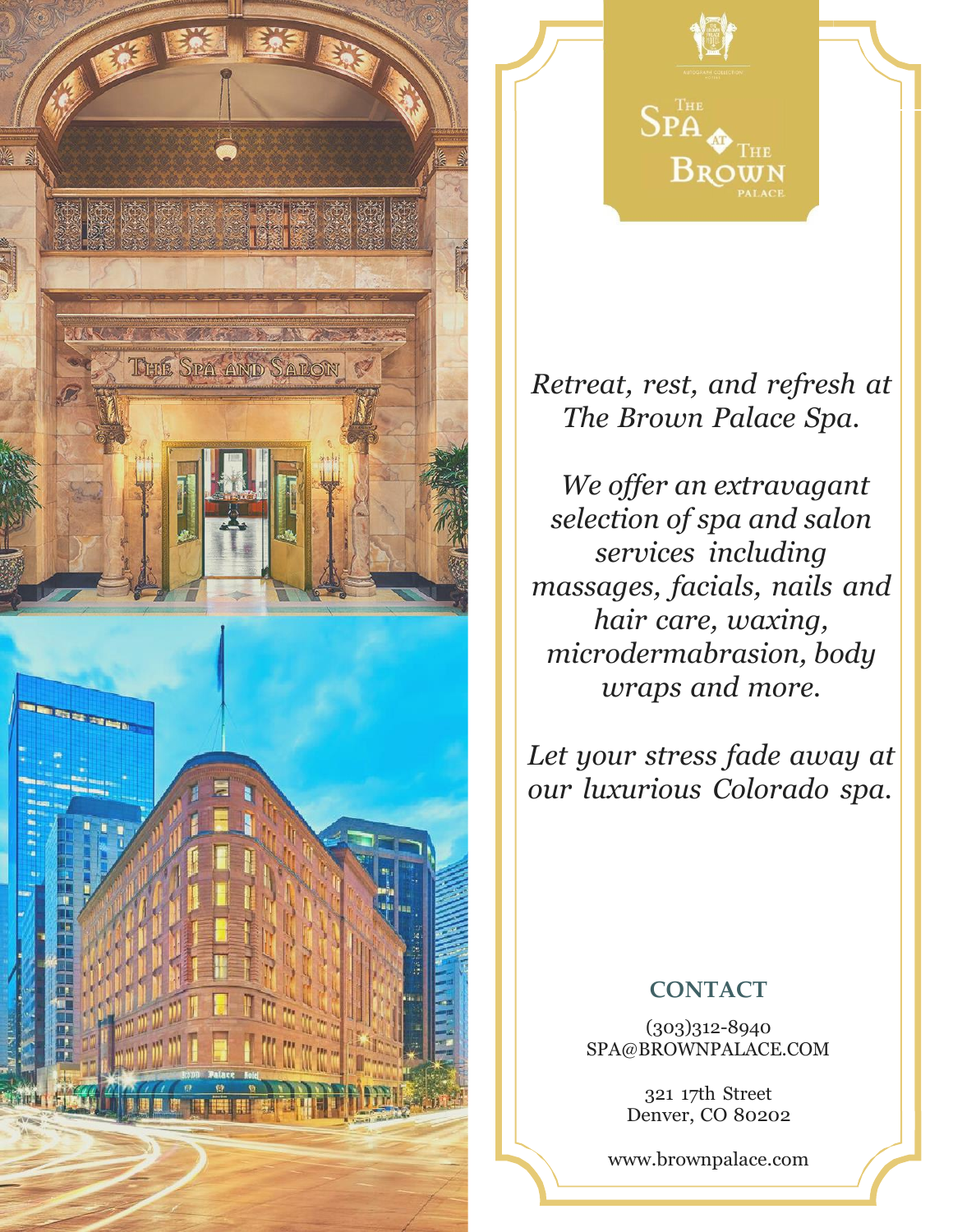# **S P A P A C K A G E S**

### **Couples Getaway**

50 minute Swedish Couples Massage Couples Classic Manicures or Pedicures

*upgrades available upon request* **Starting at \$345**

#### **Brown Palace Signature Experience**

50 minute Brown Palace Signature Massage 50 minute Brown Palace Signature Facial Brown Palace Signature Manicure Brown Palace Signature Pedicure

> *upgrade available upon request* **Starting at \$460**

#### **Serenity at the Brown Palace**

50 minute Swedish Massage 50 minute True Radiance Custom Facial Classic Manicure or Pedicure

> *upgrade available upon request* **Starting at \$325**

#### **The Mile High Experience**

CBD Wrap and Massage CBD Pedicure

**\$315**

#### **Palace Tranquility**

Your choice of a 50 minute Swedish Massage or True Radiance Custom Facial Classic Manicure Classic Pedicure

> *upgrade available upon request* Starting at **\$235**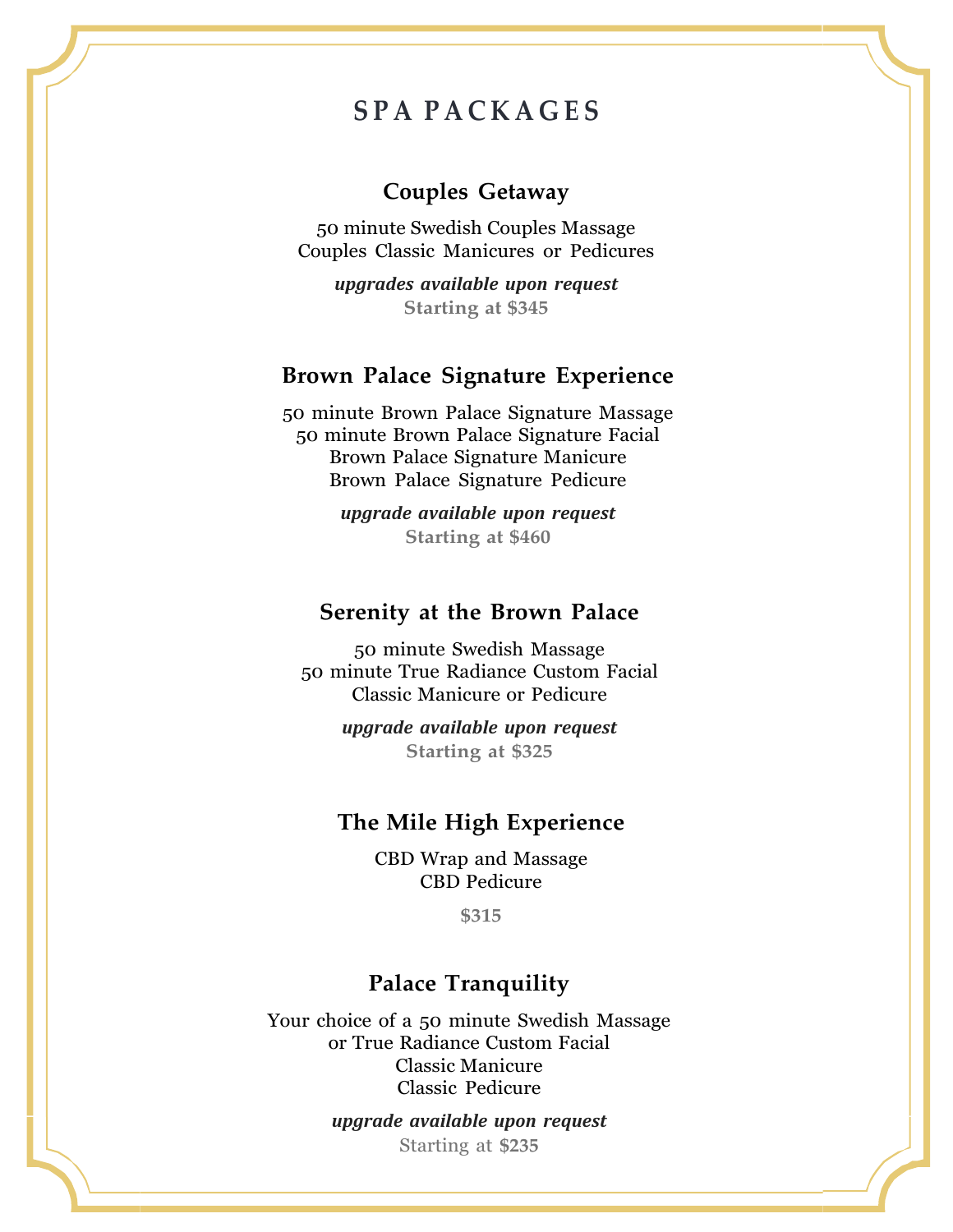# **M A S S A G E S & B O D Y T R E A T M E N T S**

## **The Brown Palace Signature Massage**

Exclusively at The Brown Palace, a blend of Swedish and Deep Tissue techniques combined with lemongrass and clary sage essential oils will melt away the stress of the day. **50 mins \$155 | 80 mins \$205**

#### **CBD Massage**

Indulge and relax with our CBD massage. We use artisan-crafted CBD massage cream containing eight pain relieving herbs to help your body heal and rejuvenate while you relax. Specifically formulated to reduce inflammation and pain. **50 mins \$175 | 80 mins \$225**

#### **Deep Tissue Massage**

Ideal to combat elevated stress. This therapeutic massage allows tight, overused muscles to lengthen, loosen and become more relaxed. **50 mins \$150 | 80 mins \$205**

#### **Swedish Massage**

There's a reason why the Swedish massage is a classic. Gentle, rhythmic gliding and kneading strokes soften tense, sore muscles and soothe both body and mind. Enjoy the pampering you deserve.

**50 mins \$135 | 80 mins \$180**

#### **Mother-To-Be Massage**

This massage is soothing and safe for both the mommy and baby alike. Feel the relief of muscles, joints, and circulation as we pay special attention to your lower back, legs, & feet. We recommend this massage in your 2nd and 3rd trimester. **50 mins \$155 | 80 mins \$200**

#### **Travelers Relief Massage**

This invigorating massage combines deep tissue and pressure point techniques with a special aromatherapy blend to ease the aches and fatigue from traveling. Recover from jet lag and feel revived.

**50 mins \$150 | 80 mins \$205**

#### **CBD Body Wrap and Massage**

This treatment begins with dry body brushing to stimulate lymphatic drainage and detoxification. Next you're covered and wrapped in Vital Body CBD cream, containing pain relieving herbs to help your body heal and rejuvenate. This must have service is followed by a 50m massage. **80 mins \$250**

#### **Seasonal Scrub and Massage**

Like a tempting dessert, this polish is crisp and sweet. A special blend of pure sugar and essential oils exfoliate, hydrate, and balance your skin's PH. Following your luxurious scrub, you will receive a 25 or 50-minute massage to re-hydrate and moisturize the skin! **80 mins \$195**

## **Brown Palace Superfruit Scrub, Wrap, and Massage**

Our Himalayan Super Fruit Body Peel delivers agereversing antioxidants from Pomegranate, Goji, Acai, & Bilberry while their naturally exfoliating enzymes remove impurities. A polishing scrub is then applied to refine & perfect the complexion. While wrapped in a warm cocoon, you enjoy a luxurious scalp massage. This treatment finishes with a nutrient-rich skin hydrating massage. **80 mins \$245**

#### **Espresso Slimming Body Treatment**

This treatment begins with dry body brushing, then you will then be covered in a Espresso Limón Slimming Oil formulated to purify and tone the body. This luxurious service will keep your body looking slim and fabulous all year round. **80 mins \$210**

#### **Artesian Plunge Soak**

Relax in the aromatic essences of the combination of artesian water and specialized blend of essential oils. Enjoy alone or with someone specialas an add-on to your couple's service, depending on availability.

**40 mins \$160 | CBD \$180**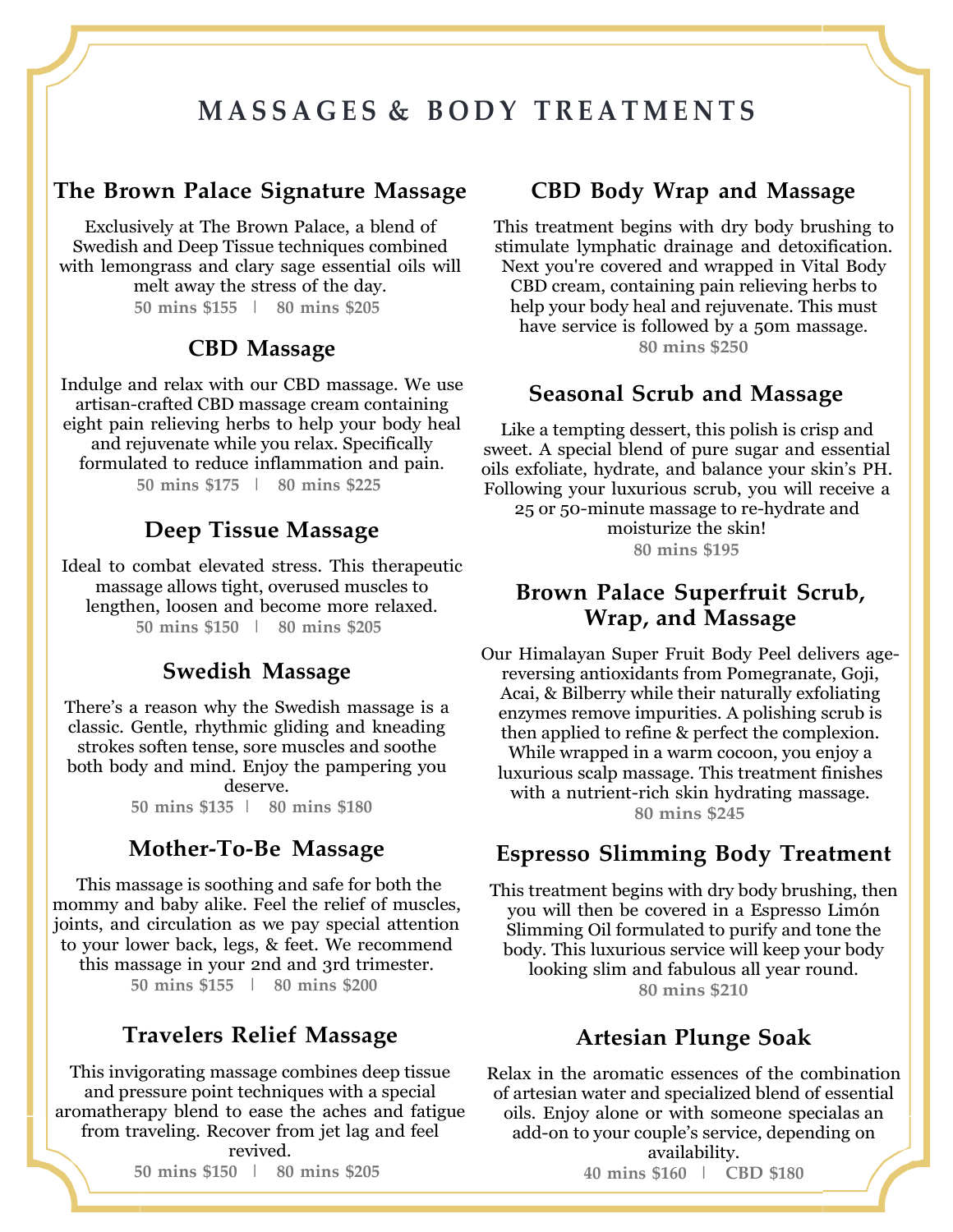## **S K I N C A R E**

## **Brown Palace Signature Facial Dermal Infusion Facial**

Experience unparalleled results in just one treatment with Epicuren®'s award-winning Signature Facial. An advanced enzymatic peel is coupled with layers of skin-tightening masks, which are systematically applied to mimic an aerobic, toning exercise for the face, visually improving muscle tone, firmness, and elasticity. Afterward revolutionary serums of proteins and vitamins activate vital energy necessary for healthy cellular function, dramatically enhancingthe appearance of skin tone and texture. **50 mins \$215 | 80 mins \$255**

## **Acne Clearing Facial**

Our Epicuren® acne treatments utilize a combination of exfoliating enzymes, sulfur, propolis and probiotics to give a noticeably clearer complexion. This facial incorporates a powerful purifying mask made from a blend of botanical essences in a base of volcanic ash and china clay, two of nature's most effective detoxifiers. Results are most effective when accompanied by proper homecare. **50 mins \$145**

#### **Microdermabrasion Facial**

Microdermabrasion is an exfoliation system to remove dead skin cells with a diamond-tipped wand. This treatment is good for acne, acne scars, stretch marks, fine lines, wrinkles, enlarged pores, and sun-damage. **50 mins \$165**

#### **Dermaplaning Facial**

Exfoliation at its finest! This manual exfoliation technique removes dry skin and vellus hair. It brightens the skin while increasing hydration. **50 mins \$165**

#### **Teen Facial**

Delicate enough for younger skin, but powerful enough to combat acne. This facial is designed specifically for teens ages 12-18.

This clinical resurfacing facial is customized to target fine lines and wrinkles, improve skin texture, reduce hyperpigmentation, increase hydration, improve acne scarring & so much more! It is non-invasive with zero downtime and provides an instant glow. **50 mins \$255**

#### **Himalayan Super Fruit Facial**

Himalayan superfruit enzymes bring a healthy radiance to your skin. An exotic cocktail of enzymes dissolves lifeless cells while their seedsgently buff them away creating the perfect solution for symptoms of acne, large pore size, hyper-pigmentation, and fine lines. **50 mins \$155**

#### **True Radiance Custom Facial**

Treat your skin with this custom-tailored facial. Your expert Esthetician will determine the best approach to serve your skin's unique needs. Begin with a consultation and experience an array of exfoliants, specialized massage techniques, a cocktail of facial masks, and cutting-edge organic serums to leave your skin refreshed, healthy, and flawlessly radiant! **50 mins \$155**

## **Healthy Back**

An intensive treatment for the health of your back. This therapy includes exfoliation, deep pore cleansing, a light massage, and a hydrating masque to leave the skin feeling fresh. A simplesolution for a hard-to-reach area. **50 mins \$125**

#### **Express Facial**

You're short on time, but want a little refresher? In 25 minutes, we'll give you a cleanse, exfoliation & hydration suited for your skin type. **25 mins \$95**

**25 mins \$95**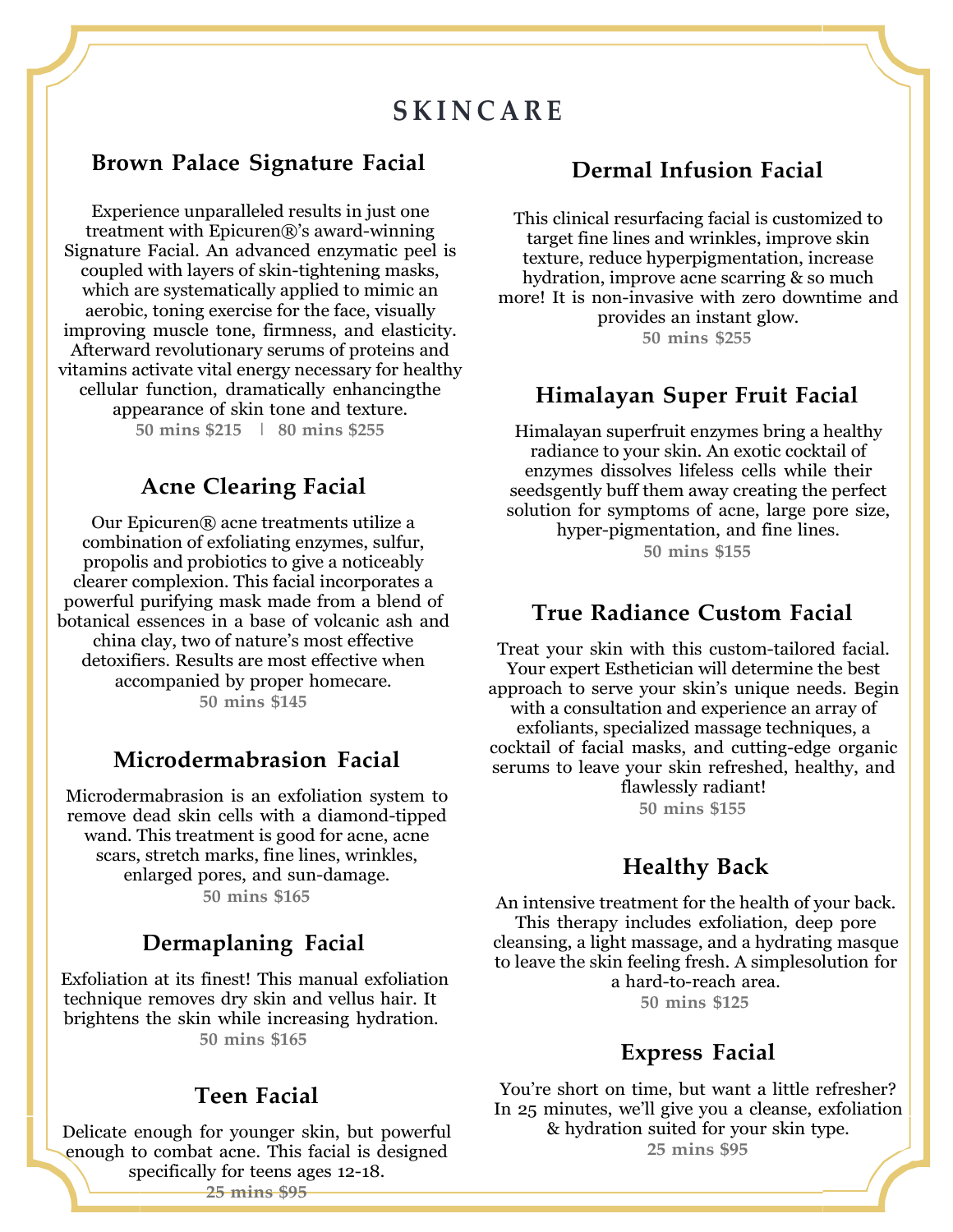## **N A I L S E R V I C ES**

#### **Brown Palace Signature Manicure**

Indulge in the perfect treatment for Colorado skin. After a gentle exfoliation, your hands are treated to a hydrating mist and enveloped in paraffin for ultimate moisturizing benefits. Complete your treatment with a luxurious massage, masque, and hand & nail care. **Manicure \$85**

#### **Brown Palace Signature Pedicure**

Indulge in a true treat for the feet. Relax with a foot soak, thorough scrub & moisturizing mineral mask. A hydrating massage and paraffin bath complete the perfect pedicure. Finish with nail care and polish.

**Pedicure \$95 Manicure & Pedicure Combo \$160**

### **Classic Manicure**

Reward your hands for all of their hard work with this essential treatment. Feel the benefits of our citrus scrub gently exfoliating and refreshing your hands. Follow with heat therapy, a hydrating massage, nail care, and the polish of your choice to bring your hands back to life. **Manicure \$60**

#### **Classic Pedicure**

Our classic pedicure begins with a relaxing foot soak and exfoliating scrub. A moisturizing mineral foot masque is applied to purify the skin and is followed by a hydrating massage, nail care and polish. **Pedicure \$70 Manicure & Pedicure Combo \$115**

#### **Express Manicure & Pedicure**

Short on time? Get your nails in shape with attention to shaping, buff, and cuticle treatment, topped off with the perfect polish. **Manicure \$35 | Pedicure \$40 Manicure & Pedicure Combo \$70**

#### **CBD Pedicure**

This luxurious pedicure uses Vital Body Therapeutics CBD products to soothe and relaxtired legs and feet. **80m Pedicure \$100**

#### **Callus Relief Pedicure**

This nourishing treatment provides serious attention to tough calluses and dry, tired heels. **80m Pedicure \$110**

#### **Gentleman's Manicure**

Get your nails in shape with attention to shaping, buff, and cuticle treatment. **Manicure \$40**

#### **Gentleman's Pedicure**

Put your best foot forward at all times. You will enjoy a calming soak, exfoliating scrub, a cleansing clay foot masque and finish with a hydrating and stimulating foot and calf massage. **Pedicure \$65 Manicure & Pedicure Combo \$95**

#### **Nail Add-ons**

Gel Polish **\$25** French Polish **\$15** Paraffin **\$10** Callus Relief **\$15** Polish Change **\$15**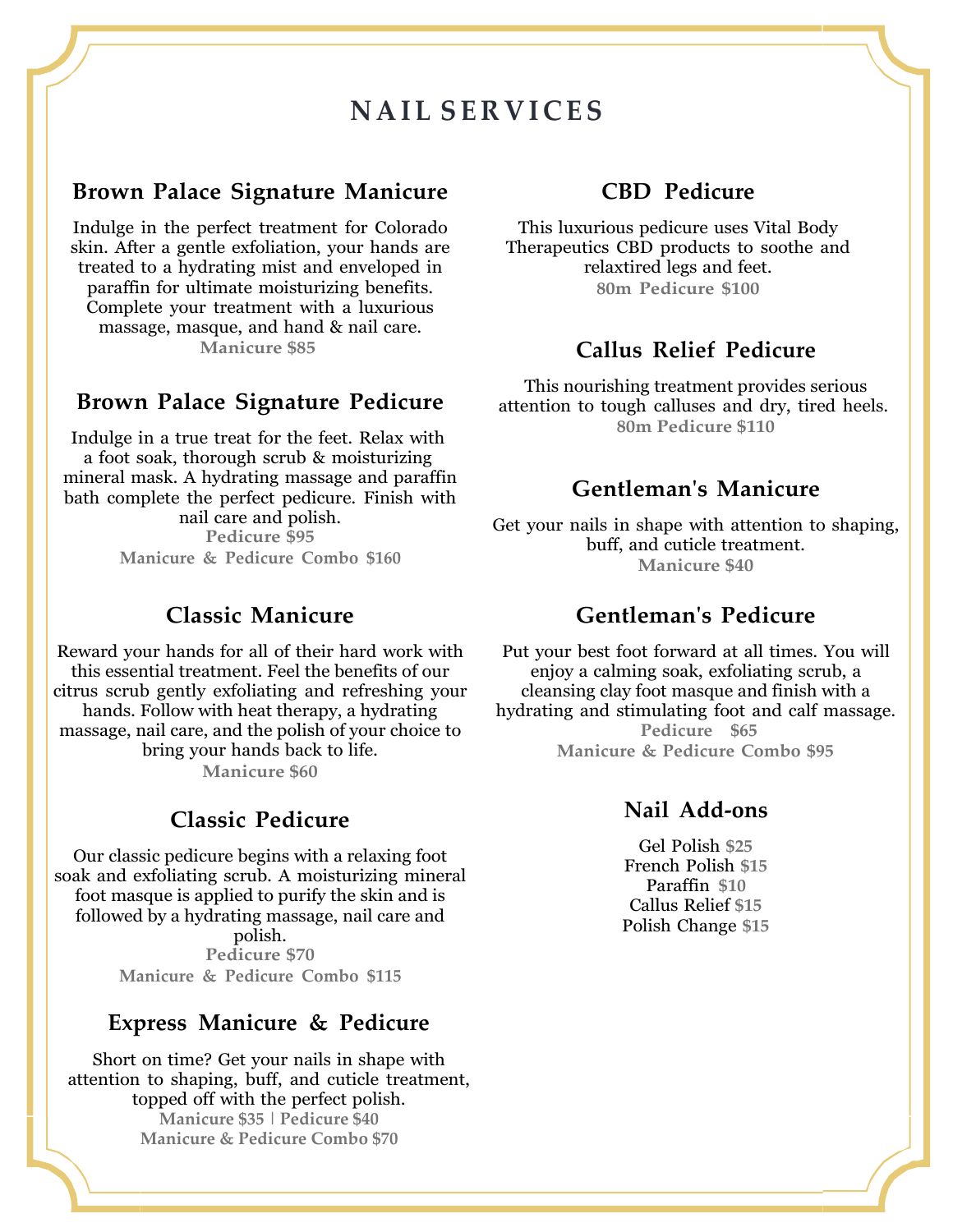# **H A I R & MA KE U P SE R V I C ES**

#### **Women's Classic Cut**

Refresh your hair with a new style. Includes Davines shampoo, condition, cut and style. **\$75+**

#### **Gentleman's Classic Cut**

Includes Davines shampoo, condition, cut & style. **\$55+**

## **Women's Treatment Cut**

Allow your stylist to analyze your hair and custom prescribe a Davines conditioning treatment to change the integrity of your hair, creating tremendous shine and vitality. Ideal for Colorado climate.

**Women's Treatment Cut \$100+**

#### **Gentlemen's Treatment Cut**

Your stylist will create a custom Davines conditioning treatment to change the integrity of your hair, creating tremendous shine and vitality. **Men's Treatment Cut \$75+**

#### **Blow Dry & Style**

Includes a Davines shampoo, condition and blow dry complimented with a flat iron to fashion your sleek style.

**60+**

#### **Color & Treatments**

Root Touch Up **\$125+** Partial Highlight **\$175+** Full Highlight **\$200+** Partial Ombre / Balyage **\$200+** Full Obmre / Balyage **\$250+** Keratin Treatment **\$300+** Deep Conditioning Treatment **\$30+**

#### **Occassion Up-Do**

Perfect for a wedding or special occasion. To provide the best result, please shampoo hair no later than 12 hours prior to your visit. Please arrive with dry hair.

**\$75+**

## **Eyelash Lift & Tint**

Give your lashes a boost with our lift & tint service! Results last for 4-6 weeks. **\$50**

#### **Makeup Application**

The full makeup experience! This service includes full face makeup complete with long lasting primer and foundation, contouring, blush and eye makeup. Top off the look with a lipstick, gloss, or a lip plumping glaze! Book a Blow-Dry and Style with your makeup service for a complete look! **\$70**

#### **Makeup Lesson**

Perfect for those both new and well-versed in makeup. Learn how to apply makeup perfectly, for any occasion or day-to-day wear. This service includes a full face, lip, and eye makeup lesson, as well as a \$50 credit for make-up Beauty products. **\$85**

#### **Just Eyes**

Need mask makeup or just want your eyes to stand out? Skip the full face application and make your eyes pop. This service includes application ofeye primer, shadow, eyeliner and mascara. Lashes can be added for an additional charge!

**\$45+**

#### **"I Do" Bridal Package**

Get ready for your Wedding day at the Spa at the Brown Palace! Sit back and relax with a glass of champagne while our team takes care of the rest! The trial session includes both hair & makeup so

our stylists can learn about your vision. Take a deep breath on your Wedding Day knowing you're in expert hands. Your full hair and makeup service includes champagne, macaroons, and a lip

color so you'll be camera ready all day!

**\$315**

#### **Waxing**

Available upon request